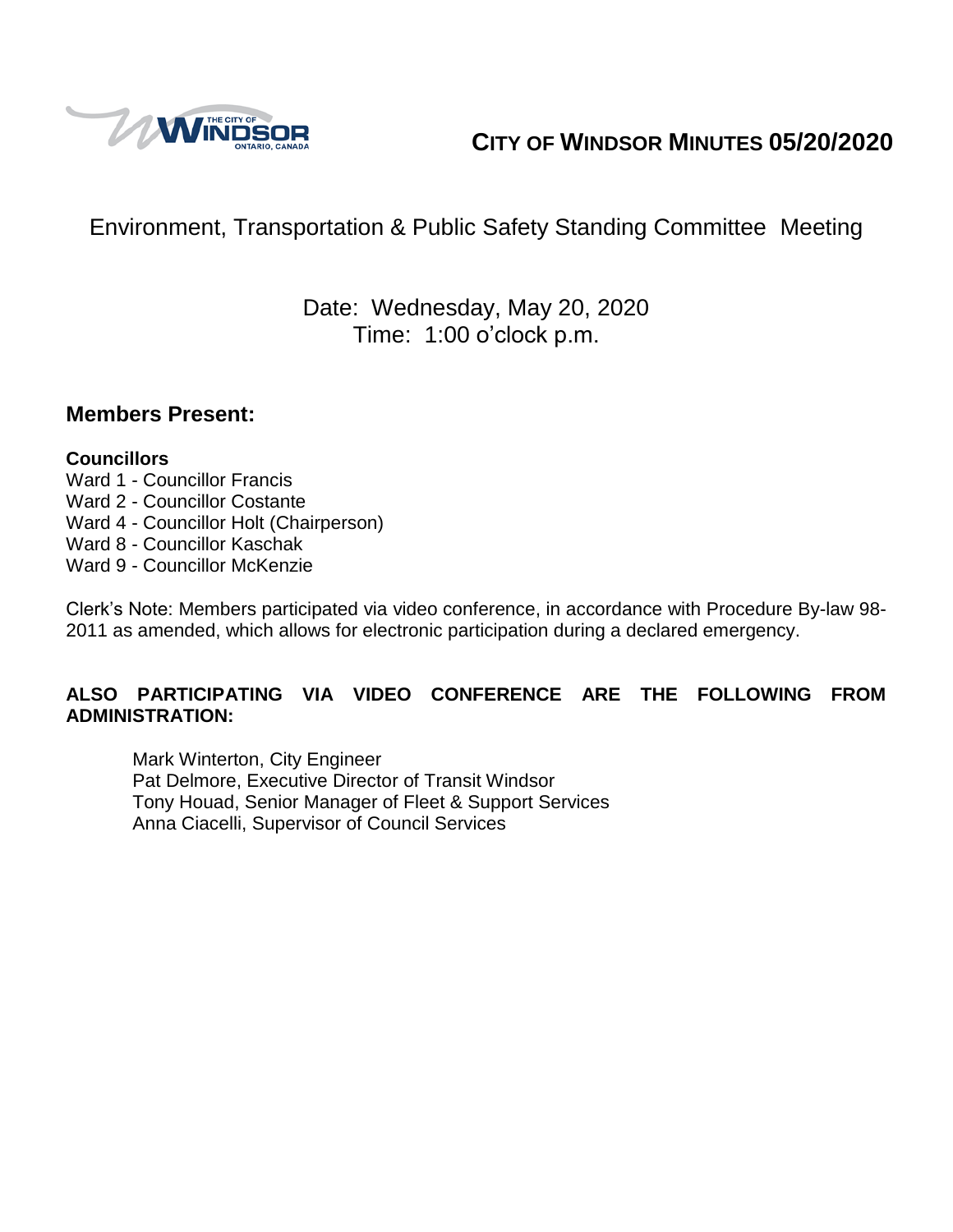# **Minutes Environment, Transportation & Public Safety Standing Committee Wednesday, May 20, 2020 Page 2** of 4

### **1. CALL TO ORDER**

The Chairperson calls the meeting of the Environment, Transportation & Public Safety Standing Committee to order at 1:03 o'clock p.m.

### **2. DISCLOSURE OF PECUNIARY INTEREST AND THE GENERAL NATURE THEREOF**

None disclosed.

### **3. ADOPTION OF THE MINUTES OF THE ETPS STANDING COMMITTEE**

None presented.

### **4. REQUEST FOR DEFERRALS, REFERRALS OR WITHDRAWALS**

None requested.

## **5. COMMUNICATIONS**

None presented.

### **6. PRESENTATIONS AND DELEGATIONS**

None presented.

### **7. COMMITTEE MATTERS**

None presented.

## **8. ADMINISTRATIVE ITEMS**

None presented.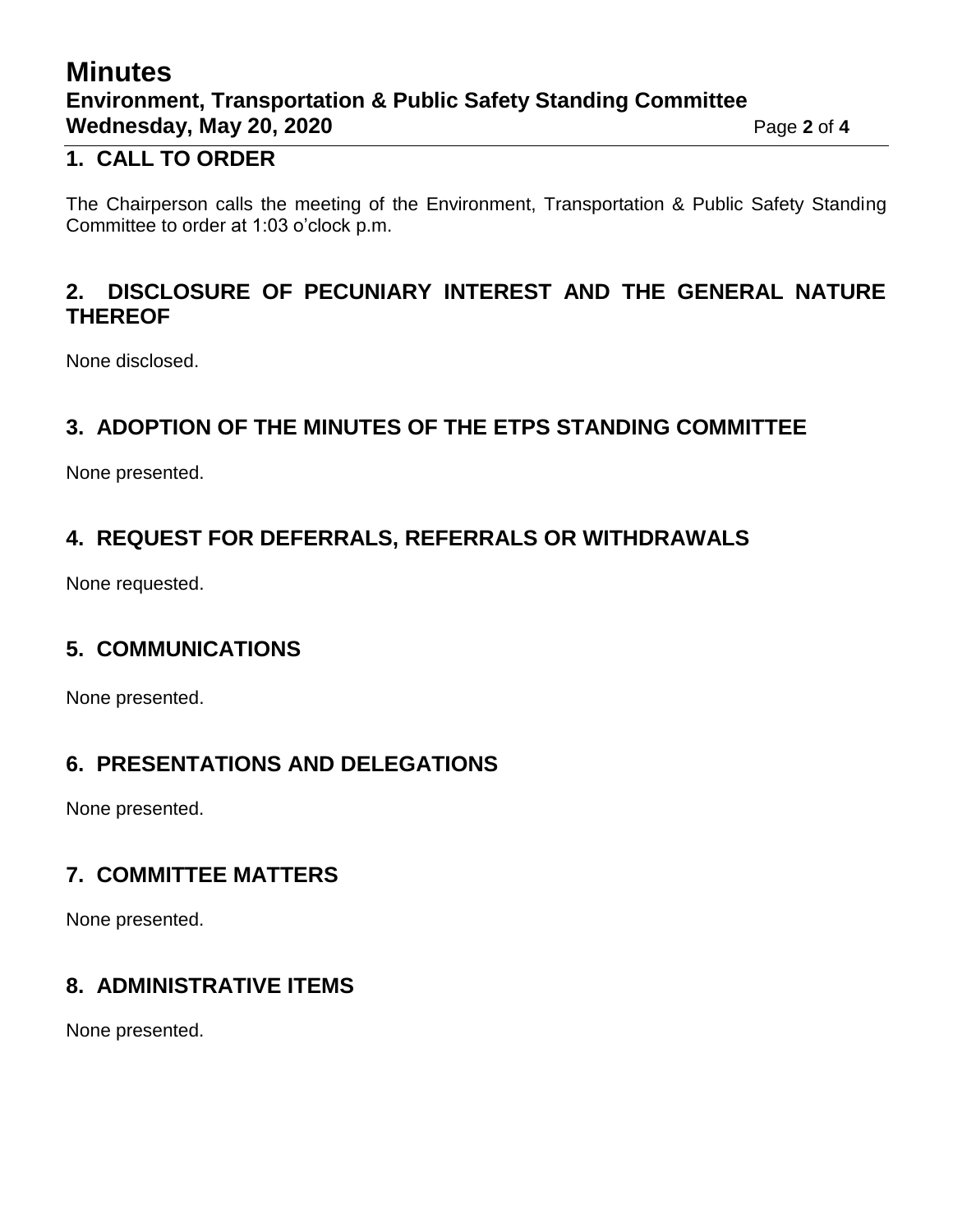# **Minutes Environment, Transportation & Public Safety Standing Committee Wednesday, May 20, 2020 Page 3 of 4**

### **9. TRANSIT BOARD ITEMS**

### **9.1. 2020 Decommissioning of Transit Windsor Buses - City Wide**

Councillor McKenzie inquires about the number of busses being decommissioned.

Pat Delmore, Executive Director Transit Windsor appears before the Environment, Transportation and Public Safety Standing Committee regarding the administrative report 2020 Decommissioning of Transit Windsor Buses and explains the purchasing of the 19 busses in 2020 being 16 replacement busses and 3 expansion busses.

Councillor McKenzie inquires about meeting the Transit Master Plan capacity needs with these new purchases. Mr. Delmore indicates this is only the replacement plan, as implementation of the Master plan moves forward there will be an increase in the number of purchases.

Moved by: Councillor McKenzie Seconded by: Councillor Francis

Decision Number: **ETPS 765**

That the Environment, Transportation and Public Safety Standing Committee, sitting as the Transit Windsor Board of Directors, and City Council **APPROVE** the decommissioning of conventional transit bus numbers 556, 560, 561, 563, 670, 671, 672, 673, 674, 675, 676, 677, 681, 682, 683 and 684. Carried.

> Report Number: S 70/2020 Clerk's File: MT/13708

### **10. ADOPTION OF TRANSIT BOARD MINUTES**

None presented.

### **11. QUESTION PERIOD**

None registered.